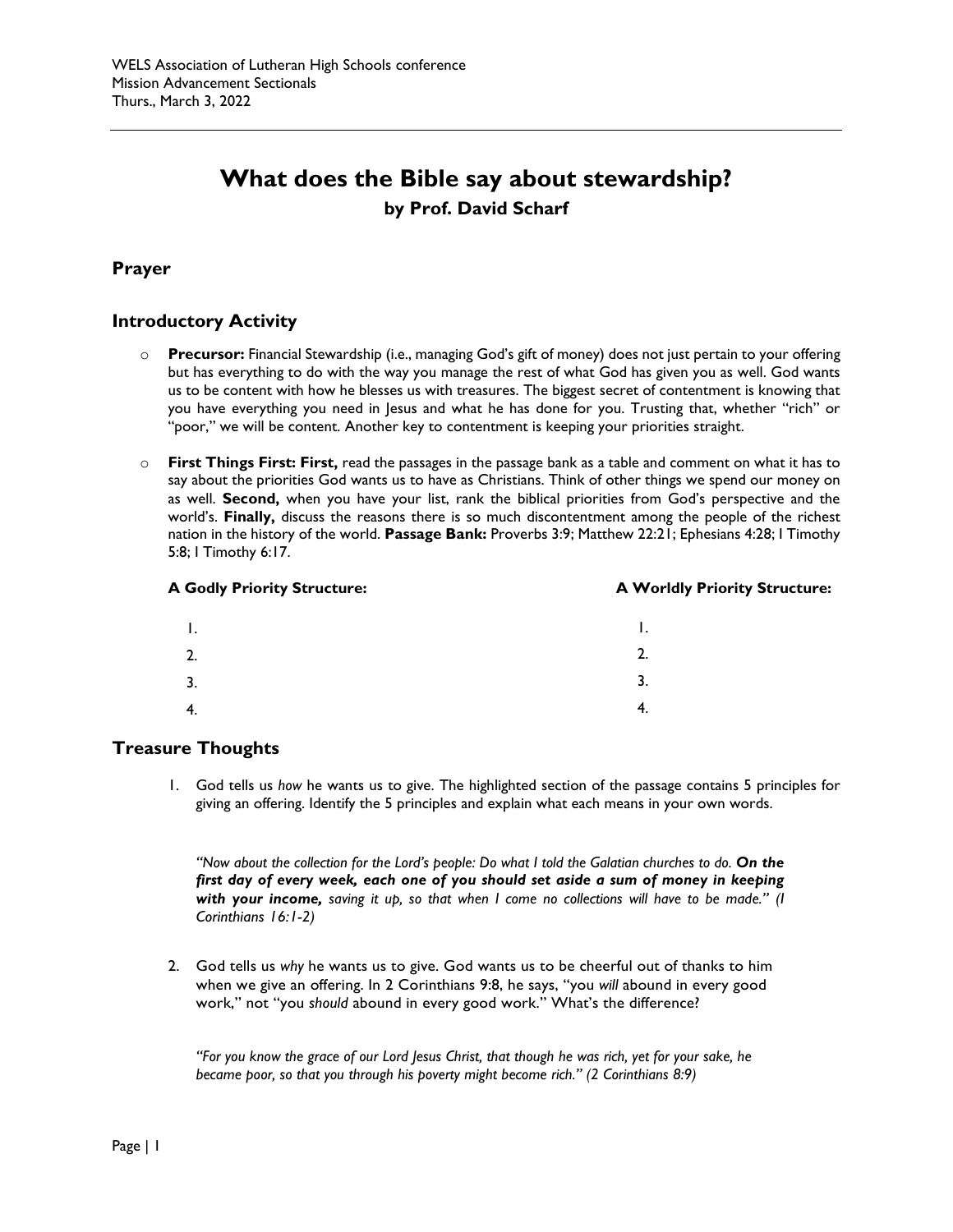*"Each of you should give what you have decided in your heart to give, not reluctantly or under compulsion, for God loves a cheerful giver. <sup>8</sup> And God is able to bless you abundantly, so that in all things at all times, having all that you need, you will abound in every good work." (2 Corinthians 9:7- 8)*

*Think about it! You are calling to encourage an inactive member to come back to worship and the first thing they say is, "Yeah, I know. I'll send an offering in." How would you respond?*

- 3. God tells us *the trust we can have* as we give. Read Matthew 6:25-34 and answer the questions.
	- The Father knows what you need more than you know! Of course, the primary proof of God's love for us is the cross and that shows us he will care for us. But Jesus makes a conditional promise instead of pointing to that. What is it?
	- On a scale of 1-10, how much do you (personally and as a congregation) worry about money? Who does Jesus say you are acting like if you worry about money?
	- Notice the promise in verse 33. What does this mean for you personally and as a congregation? What does it not mean?

# **Group Activity**

- o Below are listed 6 principles for giving offerings. At your table, pick your top 3 and discuss why they are important for godly giving.
	- **Give in response to God's love.**
	- **Give willingly and cheerfully.**
	- **Give proportionately.**
	- **Give as part of your worship.**
	- **Give regularly.**
	- **Give your firstfruits.**
- $\circ$  On the next two pages is a stewardship presentation outline. Some of the points we have already covered. Give it a glance with a partner and identify 3 points you'd like to talk about. Then take 3 minutes and discuss your initial thoughts.

# **Closing Activity**

**Prayer Time.** Take 2 minutes to write a closing prayer in the space below based on the truths about Financial Stewardship we just studied.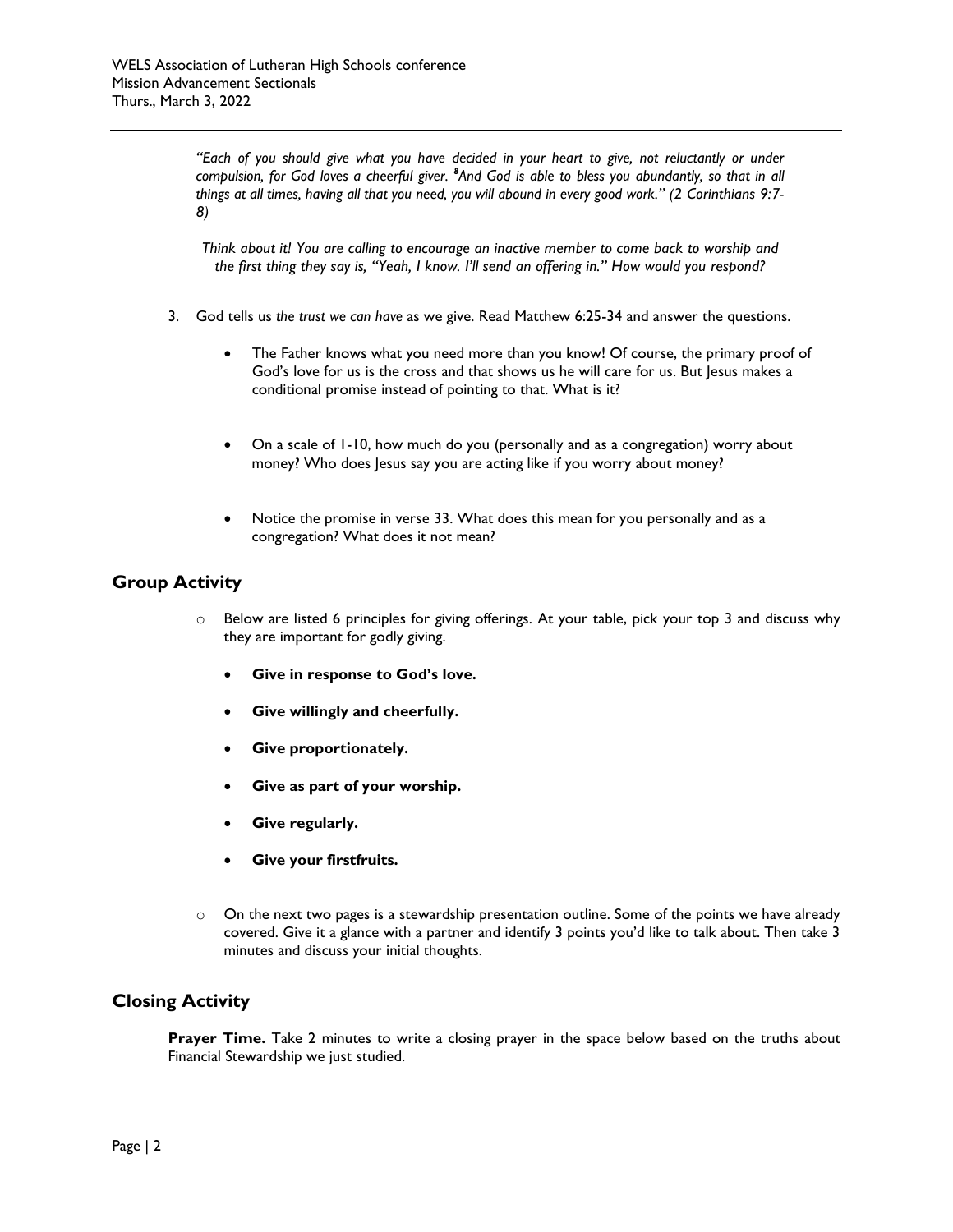## **Stewardship Presentation Outline** (See Discussion Question under "Group Activity")

#### **I. Teaching**

- A. What you need to teach yourself
	- 1. This is a matter of eternal life and death.
	- 2. Financial stewardship is *not* about raising money, but raising people.
	- 3. This is probably the greatest challenge that you will face in your ministry.
		- a. We are living in the End Times. Jesus said, **"The love of most will grow cold."** (Matthew 24:12)
		- b. There are many obstacles to financial stewardship of the End Times.
	- 4. This is a long-term, week-in-week-out project.
		- a. Consider how often the Gospels speak about this.
		- b. In the mission setting, make it a focus by the second year.
		- c. What about the annual "Stewardship Sunday"?
	- 5. Take man very seriously.
- B. How you need to teach your flock
	- 1. Financial stewardship cannot be taught without the preparation of specific Law.
	- 2. Teach them of their salvation in financial terms, just as Scripture does. God, too, is a steward. **"For you know that it was not with perishable things such as silver or gold that you were redeemed from the empty way of life handed down to you from your forefathers, but with the precious blood of Christ, a lamb without blemish or defect."** (1 Peter 1:18,19)
	- 3. Teach them the fullness of the gospel—both as comfort and as empowerment. They don't need to be afraid of being generous!
	- 4. Teach them the three-fold motivation for stewardship.
	- 5. Teach as a minister of the New Covenant, not the Old.
		- a. Do not get bogged down on "the Tithe."
		- b. Look to the New Testament for guidance—terms and examples.
	- 6. Gimmicks cannot replace good teaching.

#### **II. Modeling**

- A. Within your congregation
	- 1. Your congregation serves as a macrocosm for your members.
	- 2. What does your Congregation Mission Offering say to your members?
	- 3. Plan a budget that demonstrates trust in God to provide.